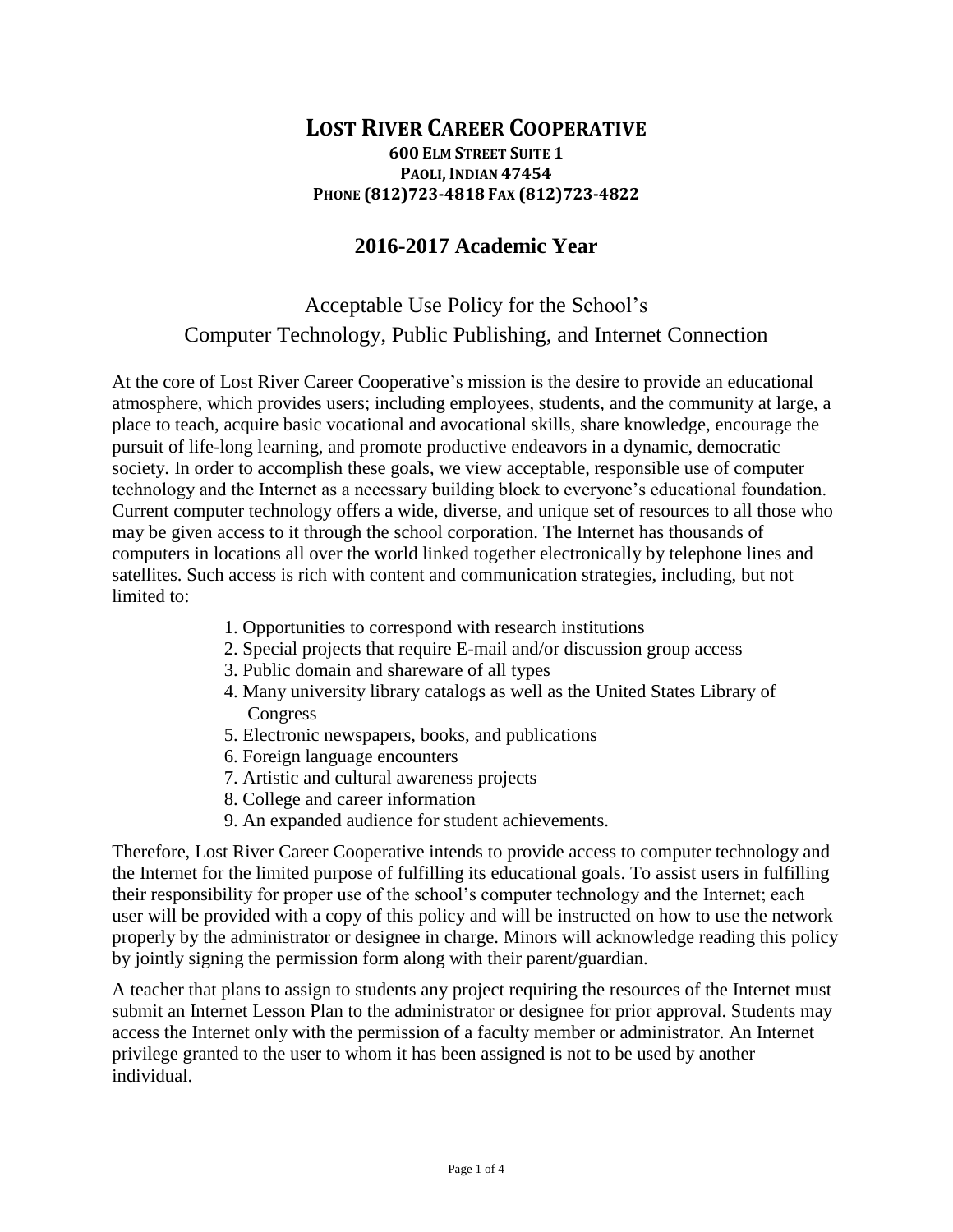Moreover, the use of the school's computer technology and the Internet is regarded as a privilege rather than a right. Attempts to abuse this privilege, such as, bypassing security, ignoring guidelines set forth by school policies, disregarding instructional directives, or breech of safeguard features, may result in the loss of all privileges. This includes the right to our Internet connection and any of the school corporation's computer technology. Some violations, by law, require us to report them to civil authorities. In addition, we reserve the right to take precautions necessary to restrict, inhibit, or deny access to the user and/or resources through software or hardware conventions. This may include such features as a firewall, filters, special monitoring software, or other security measures.

The School Board, administrator (or designee) in charge, technology coordinator, and the appropriate classroom teacher will deem, within the constraints of this policy, what is inappropriate use for students. Employee and community usage of the computers and the Internet will be governed by the constraints of this policy. The administrator or designee in charge and/or the technology coordinator may close an account at anytime as required, pending further investigation. Other administrators and faculty members may request the administrator in charge or designee and/or the technology coordinator to deny, revoke, or suspend specific user accounts.

All computer and Internet users shall be assigned an account and a password by the administrator (or designee) in charge of the location where the individual user's work station is assigned. The user of our system is responsible for their account. Under no circumstances should the user give their account name, or password to another person, nor is a user to login under another user's name and password. Once a user has been granted permission to use the Internet, the responsibility of correct and appropriate usage falls on the student, parent/guardian, and School Corporation. Users may also grant Lost River Career Cooperative the right to archive and their work and picture(s) on the school corporation's computer network and the Internet. The term "user" is meant to include any person using the school's computer technology.

Users are not to reveal their home address or phone number, nor are they to reveal the home address or phone number of anyone else. Impersonation of another person or anonymous logins are unacceptable usage. Users are required to use their real name. Users should not respond to unsolicited contacts. Such contacts should immediately be reported to the administrator (or designee) or the student's immediate instructor in charge.

All-communication and information received or initiated via the corporation's computer technology is assumed to be private property. However, all user communications, data storage, and inquiries via the school's computer technology are subject to review and/or inspection and are not protected by right-to-privacy.

Before reusing any material received via the corporation's technology, the user must insure that copyright laws are not violated. Proper approval must be obtained before publishing on distributing copy-protected data or software.

Use of the school's computer technology for personal purposes or to access resources that fall outside the focus of education directives is considered inappropriate use of this school corporation's equipment. State requirements specifically prohibit the use of a school corporation's computer technology to access the Internet for:

1. Accessing, uploading, downloading, or distributing computer viruses and pornographic, obscene, or sexually explicit materials.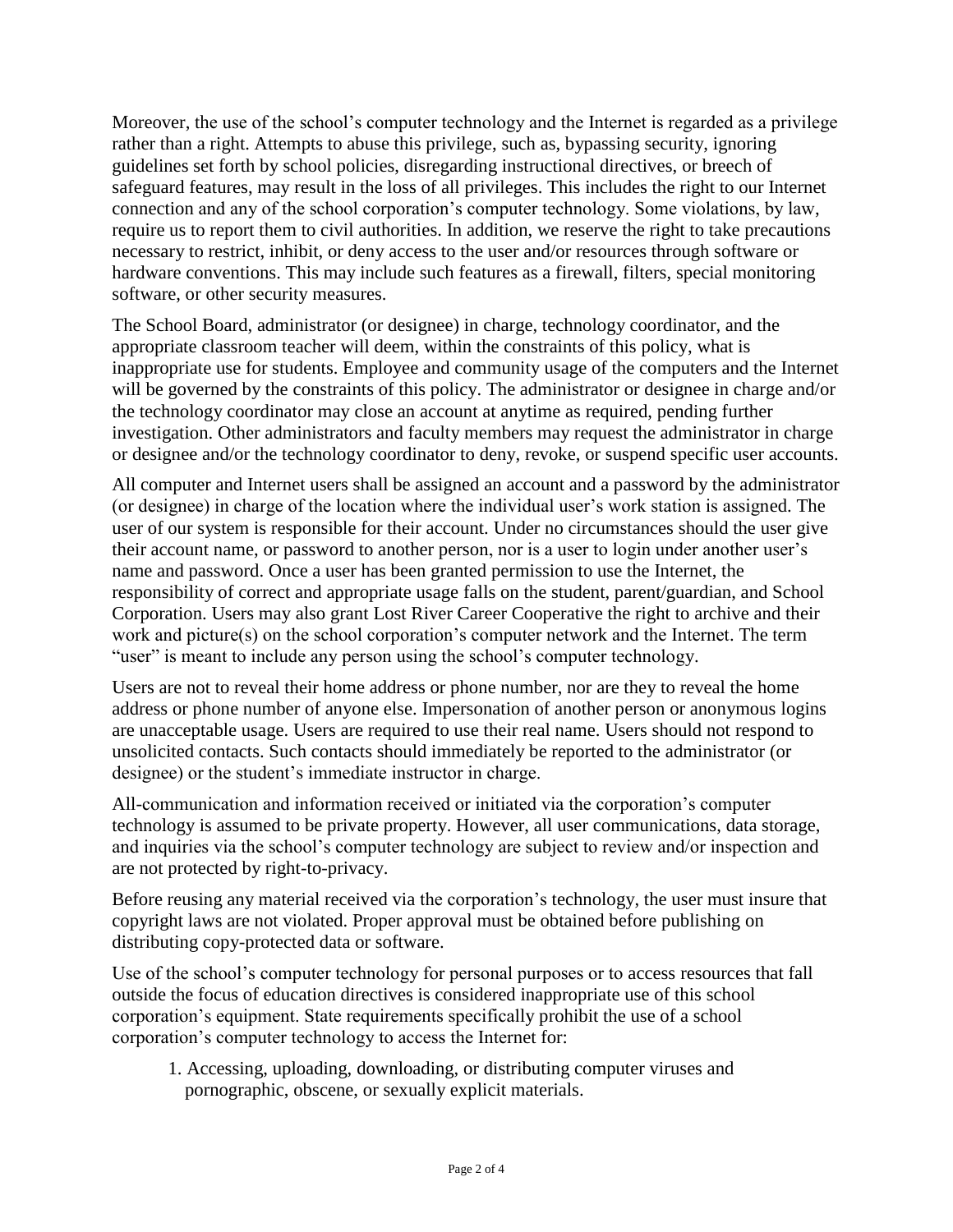- 2. Transmitting obscene, abusive, or sexually explicit language.
- 3. Violating any local, state, or federal statute.
- 4. Vandalizing, damaging, or disabling the property of another person or organization.
- 5. Accessing another person's materials, information, or files without the implied or direct permission of the person.
- 6. Violating copyrights, or using another person's intellectual property without his or her prior approval or proper citation.

In addition to state guidelines, Lost River Career Cooperative prohibits the use of the school's computer technology for profit making activities, product advertisement, political lobbying, noneducational activity, misrepresentation, or other activities which are a waste of school resources.

Vandalism is defined as any malicious attempt to harm equipment or destroy data of another user, the Internet, or any other network which might be connected to the school's technology system. Any vandalism will result in loss of computer privileges, disciplinary action, and/or referral to civil authorities.

Some systems available on the Internet may contain defamatory, inaccurate, abusive, racially offensive, illegal, or adult-oriented material. Yet, Lost River Career Cooperative strongly believes the valuable educational information and interaction available on the network outweighs the possibility that users may procure inappropriate material that is not consistent with the school's mission. Because there is really no foolproof way totally eliminate all objectionable information the Internet might yield, user access is a matter of personal responsibility and respect of the school's view of appropriate use. To remain an eligible user, the user must be in consistent support of the educational objectives of Lost River Career Cooperative. Inquiries of a personal nature are an inappropriate use of the school's computer technology.

The alteration of any computer's registry, setup, desktop, or properties is strictly prohibited, as is the tampering with any of the cabling, hardware, or software. The student may not run or install any software without the express written consent of the school's administrator, technology coordinator, or their designee.

This policy also applies to off-site locations where Lost River students may be using another school corporation's facility, employer's computer system, or remote classroom site.

The Corporation makes no warranties of any kind, whether expressed or implied, for the computer technology services it is providing. The Corporation will not be responsible for any damages suffered by the user. Use of any information obtained via the Internet is at the user's own risk. The Corporation specifically denies any responsibility for the accuracy or quality of information obtained through its services. This includes lost or corrupted data, incorrect or offensive content delivery, software or hardware malfunctions, or computer viruses.

All users must sign the school corporation's Acceptable Use Policy for the Computer Technology and Internet User Agreement policies. The parents of all minors using the school's computer technology and/or the Internet, must also sign these policies. Both policies must be on file at Lost River Career Cooperative before the user can access the school's technology.

Parents are to be notified in writing of all fees, if any, which maybe charged for the use of the Lost River Career Cooperative's computer technology. If Internet assignments are required,